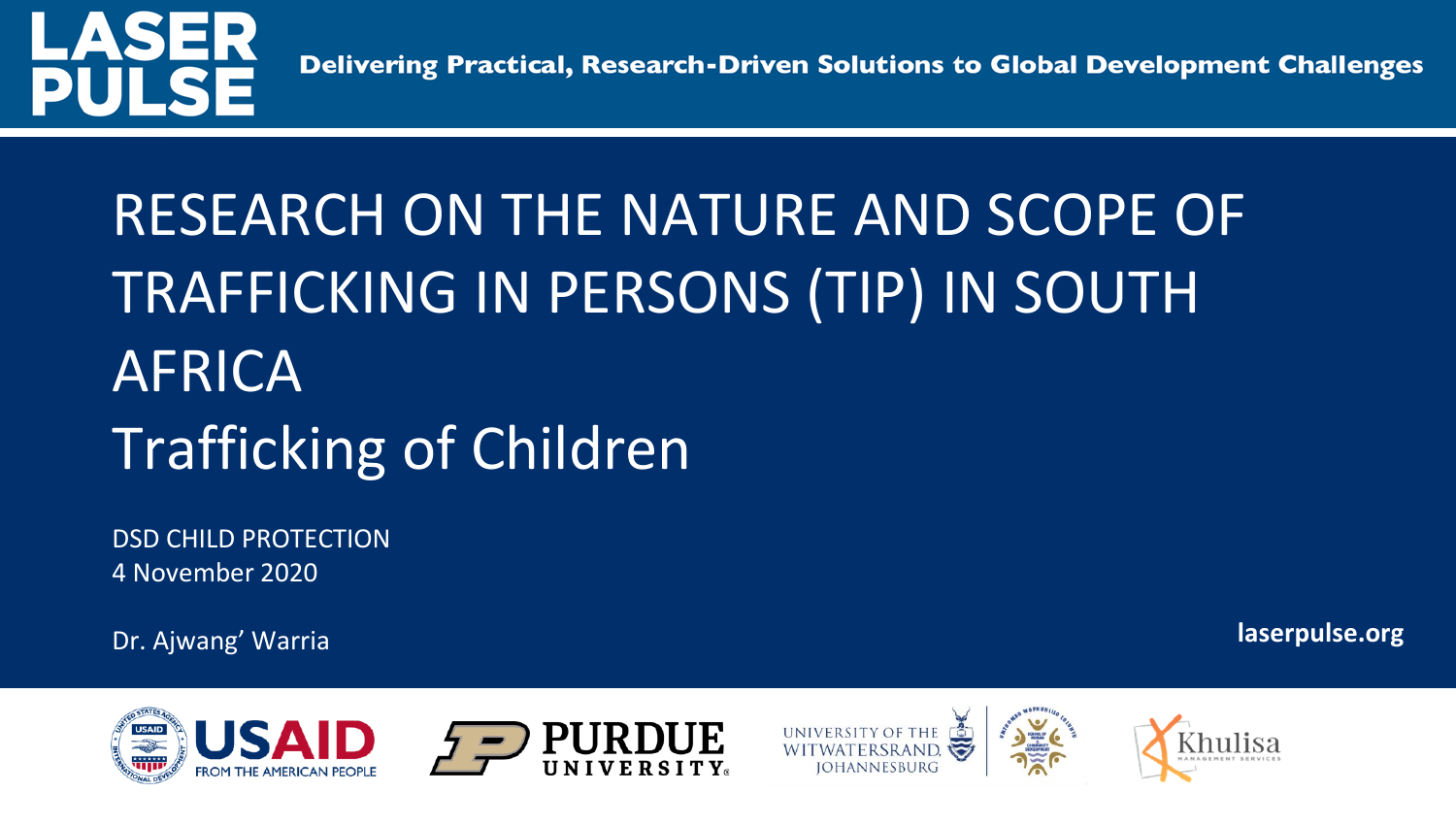#### TRAFFICKING OF CHILDREN IN SOUTH AFRICA: Recent Media Reports



FACT CHECK: Lerato Kganyago's claims about child traffickingewn.co.za › 2020/09/23 › fact-check-lerato-kganyago-s... Sep 23, 2020 — "South Africa is considered to be on the 'Tier 2 Watchlist' for human trafficking. At least A MILLION kids are trafficked each year," she tweeted to ...

SEX TRAFFICKING OF CHILDREN IN SOUTH AFRICA What ...www.ecpat.org > 2016/04 > Factsheet\_South\_Africa

PDF. The Government of South Africa must: • Ensure that child victims of trafficking are not criminalised, but are instead provided with protection, a child-friendly legal ...

Human trafficking in South Africa: Are the Constitution...www.dailymaverick.co.za › article › 2020-10-11-huma...Oct 11, 2020 — Convincing, coherent and consistent evidence of adult and child trafficking in South Africa does in fact exist. Like the many other forms of ...

The truth about human trafficking in South Africa - IOLwww.iol.co.za > the-star > opinion-analysis > the-truth-...Nov 2, 2020 — In Mpumalanga, a boy of 6 years old was forced into child labour. In the Pinetown area, children were provided at a price in illegal adoption ...

Research and anecdotal evidence suggests that child trafficking is evident in RSA Media plays a significant role in informing public perception on scope and nature of TIP





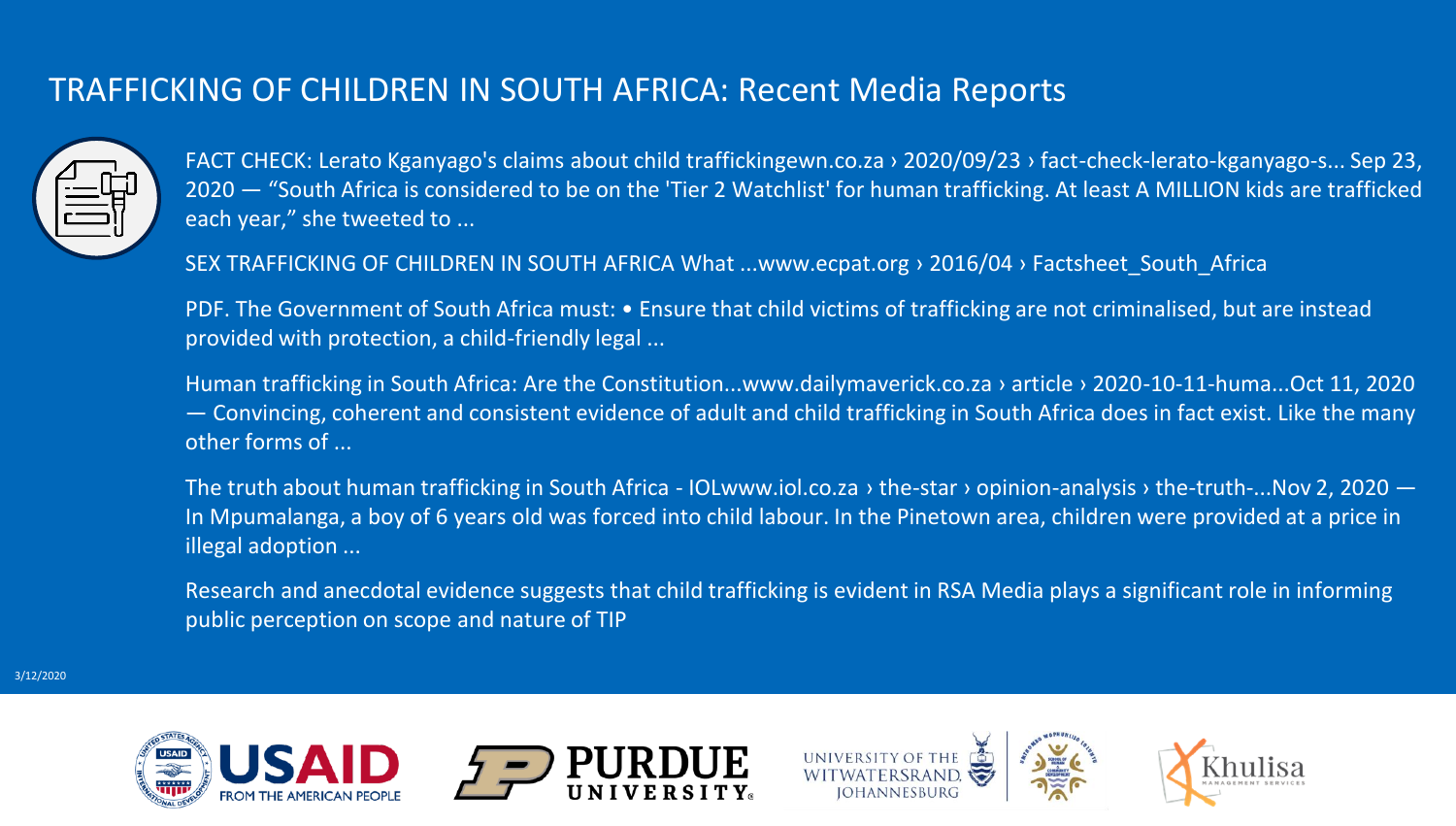U.S. Department of State TIP Report has consistently identified South Africa as a source, transit and destination country for the trafficking of men, women and children exploited for commercial sex and forced labor





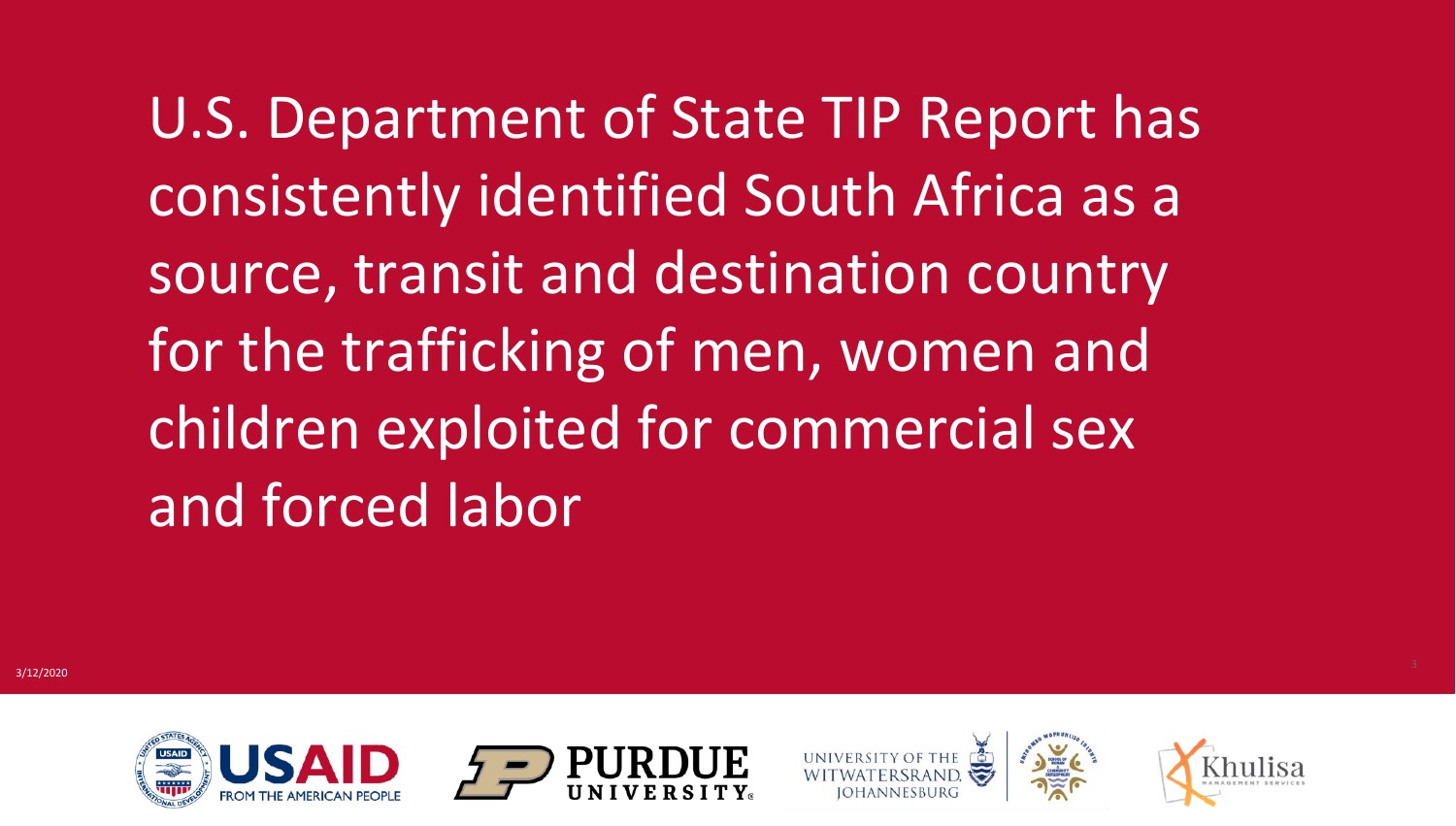| Year | <b>US TIP Tier</b>      | <b>Progress</b> | R |
|------|-------------------------|-----------------|---|
| 2013 | Tier <sub>2</sub>       |                 |   |
| 2014 | Tier 2                  |                 |   |
| 2015 | Tier <sub>2</sub>       |                 |   |
| 2016 | Tier <sub>2</sub>       |                 |   |
| 2017 | Tier <sub>2</sub>       |                 |   |
| 2018 | <b>Tier 2 Watchlist</b> |                 | C |
| 2019 | <b>Tier 2 Watchlist</b> |                 |   |
| 2020 | <b>Tier 2</b>           |                 |   |

**Reported improvements:**

- increased prosecution efforts and proportional sentences imposed for trafficking crimes such as multiple life sentences.
- identifying more trafficking victims who were referred to care and provided with protective, rehabilitative and remedial services, in partnership with NGOs and international organizations.

### **Ongoing concerns:**

- corruption and official complicity in TIP crimes
- lack of government efforts to reduce demand for commercial sex or forced labor.

3/12/2020







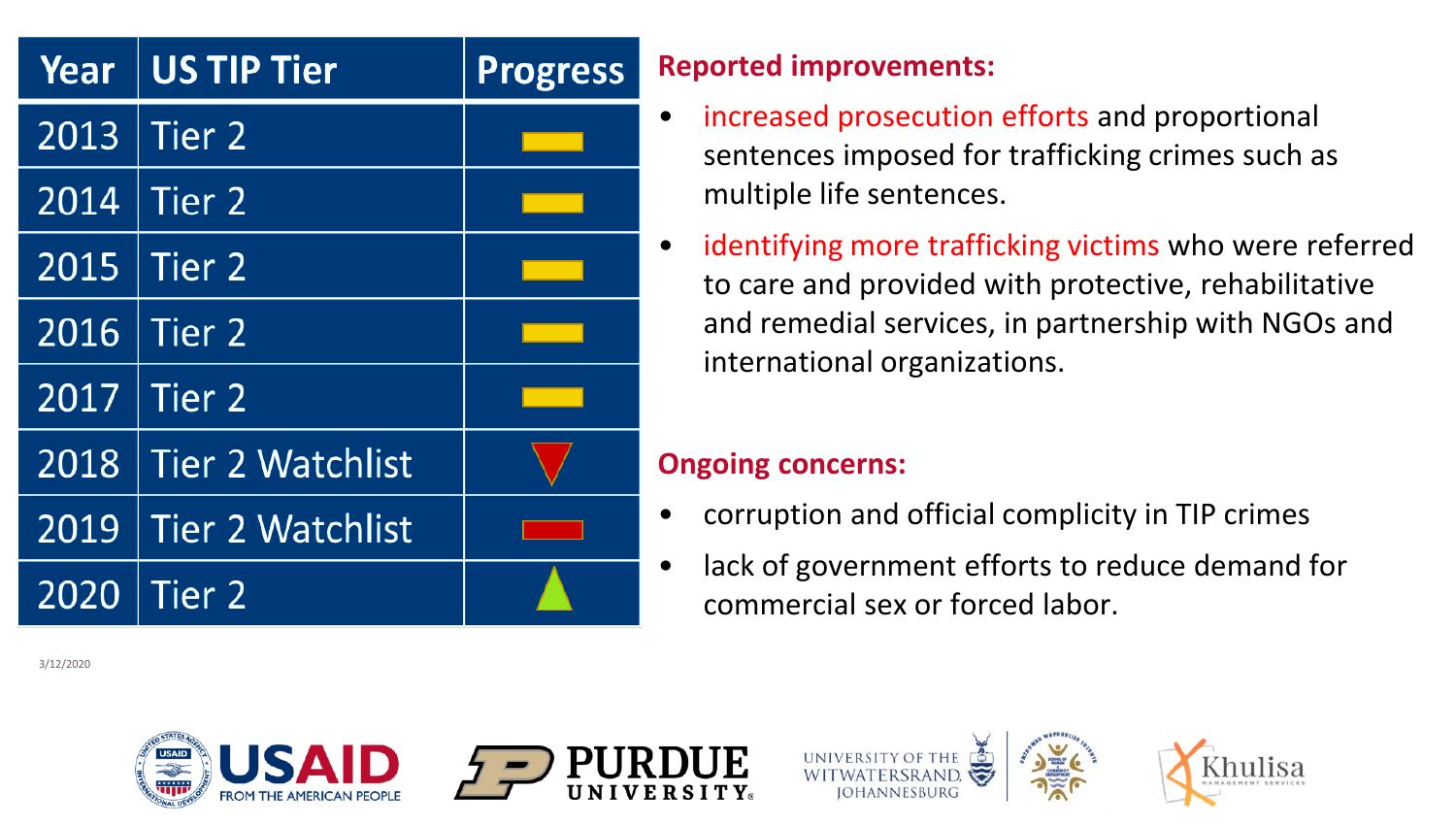### LANDSCAPE REVIEW



#### **Over 386 documents reviewed:**

- A wide range of reviews conducted, with various foci
- TIP knowledge deficit and range of overlapping structural and organizational complications continue to inhibit accurate scoping of the problem
- TIP for sexual exploitation is the most documented in South Africa
- Gap in the evidence-based knowledge of TIP crimes
- There were 30 items on child trafficking and 25 on legal environment of TIP
- TIP cases are frequently subsumed under a range of other crimes: rape, kidnapping, abduction, domestic violence, civil- and labor disputes





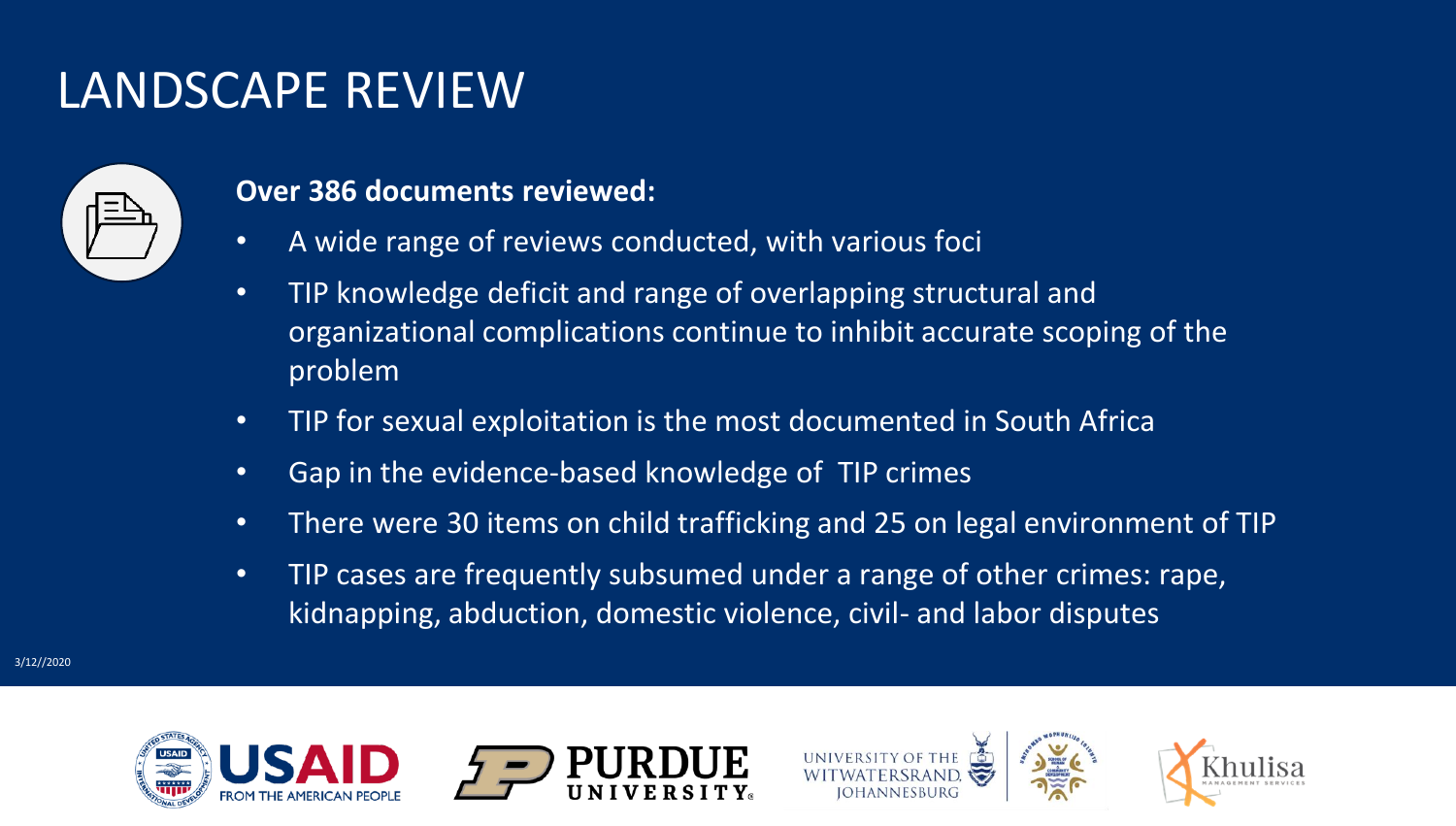### TRAFFICKING OF CHILDREN IN SOUTH AFRICA



- Trafficked children have multifaceted needs
- Trafficked children require access to integrated, multi-level assistance
- Alignment required in terms of uniform implementation of policy, training and delivery of services

Perception of and legal definition of TIP is imprecise: led to much confusion amongst lay persons, policy-makers, practitioners, academics

3/12//2020





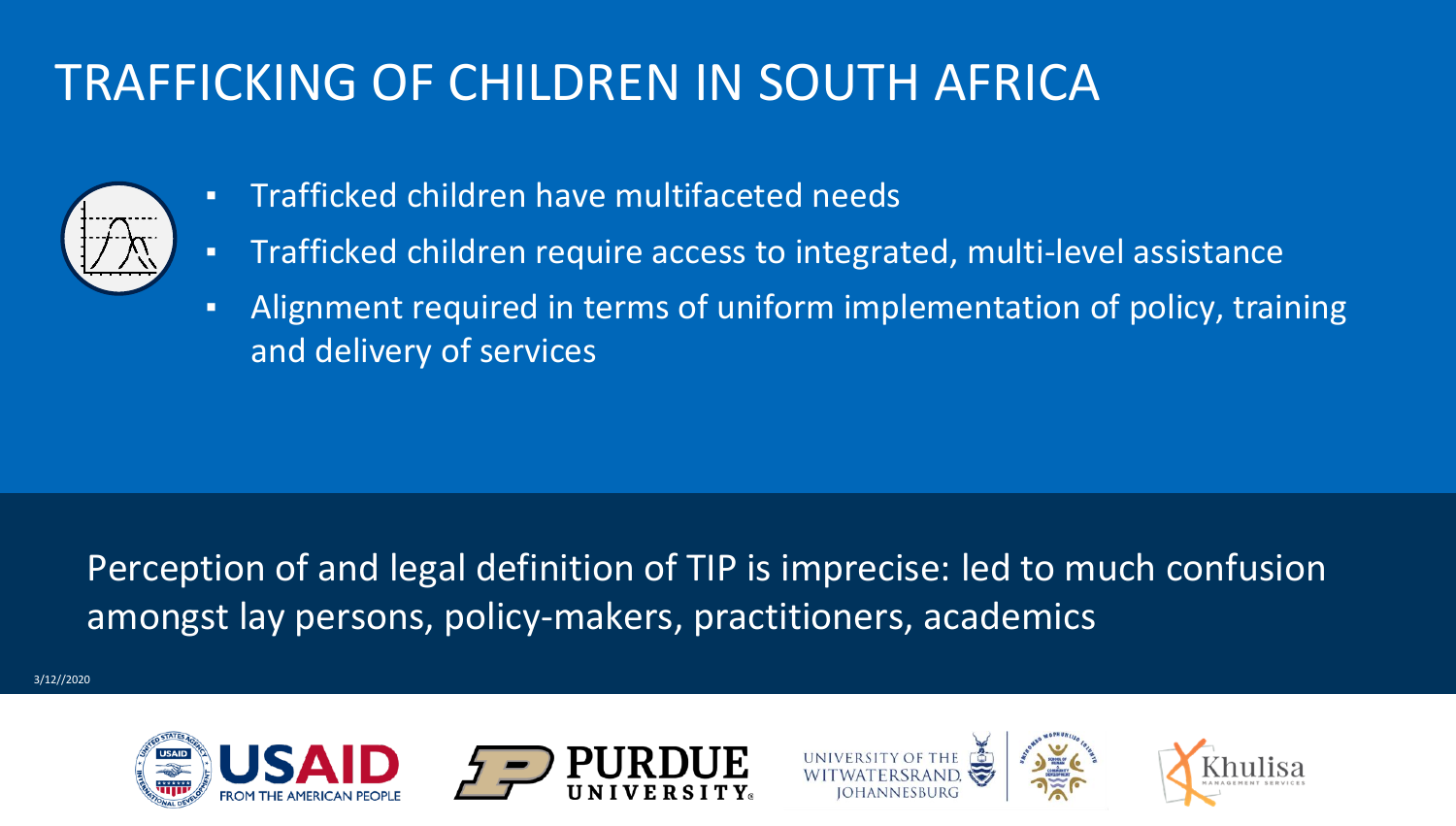### STATISTICS (Source: JH Jeffrey, 22 Oct. 2020)

Victims in South Africa 2019-2020

| Form             | <b>Status</b>    | <b>Children</b>    | <b>Adults</b>       |
|------------------|------------------|--------------------|---------------------|
| Labour           | Suspected        | <b>RSA: 4</b>      | <b>RSA: 8</b>       |
| exploitation     |                  | Non RSA: 32        | <b>Non RSA: 121</b> |
| <b>Sexual</b>    | <b>Suspected</b> | <b>RSA: 11</b>     | <b>RSA: 35</b>      |
| exploitation     |                  | <b>Non RSA: 19</b> | Non RSA: 17         |
| <b>Other TIP</b> | Suspected        | <b>RSA: 8</b>      | RSA: 4              |
| <b>Offences</b>  |                  | Non RSA: 20        | Non RSA: 6          |
| Labour           | Confirmed        | <b>RSA: 0</b>      | RSA: 4              |
| exploitation     |                  | Non RSA: 22        | <b>Non RSA: 128</b> |
| <b>Sexual</b>    | Confirmed        | <b>RSA: 3</b>      | <b>RSA: 27</b>      |
| exploitation     |                  | Non RSA: 17        | Non RSA: 9          |
| <b>Other TIP</b> | Confirmed        | <b>RSA: 0</b>      | <b>RSA: 31</b>      |
| <b>Offences</b>  |                  | <b>Non RSA: 18</b> | <b>Non RSA: 118</b> |







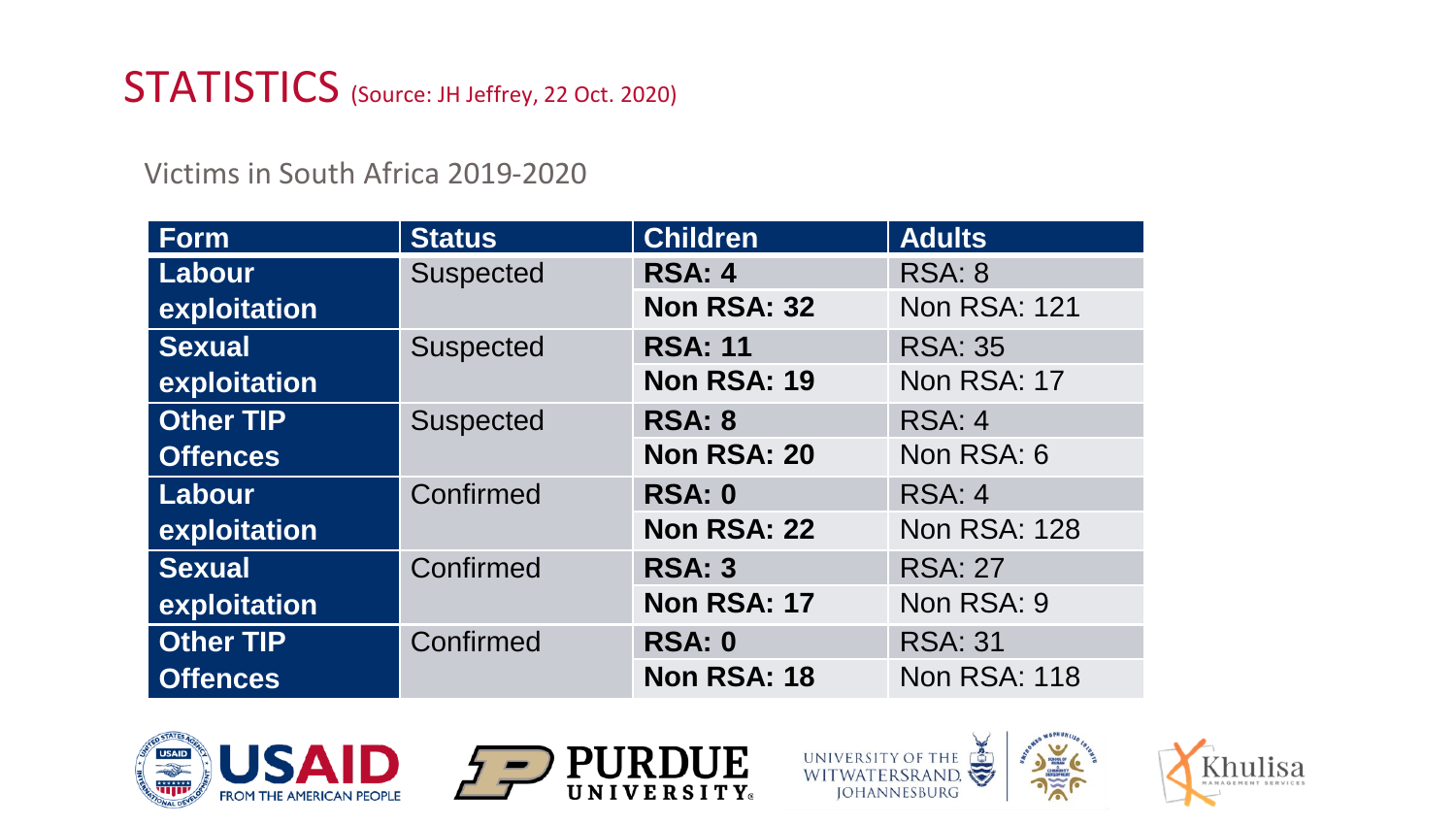### 115 Instituted TIP prosecutions

### TIP IN SOUTH AFRICA

• Cases of child trafficking during 2014 - 2017 which were instituted, finalized and then resulted in convictions

\*Lack of successful prosecutions in TIP cases is a global reality

34 cases finalized

22 convictions

3/12/2020





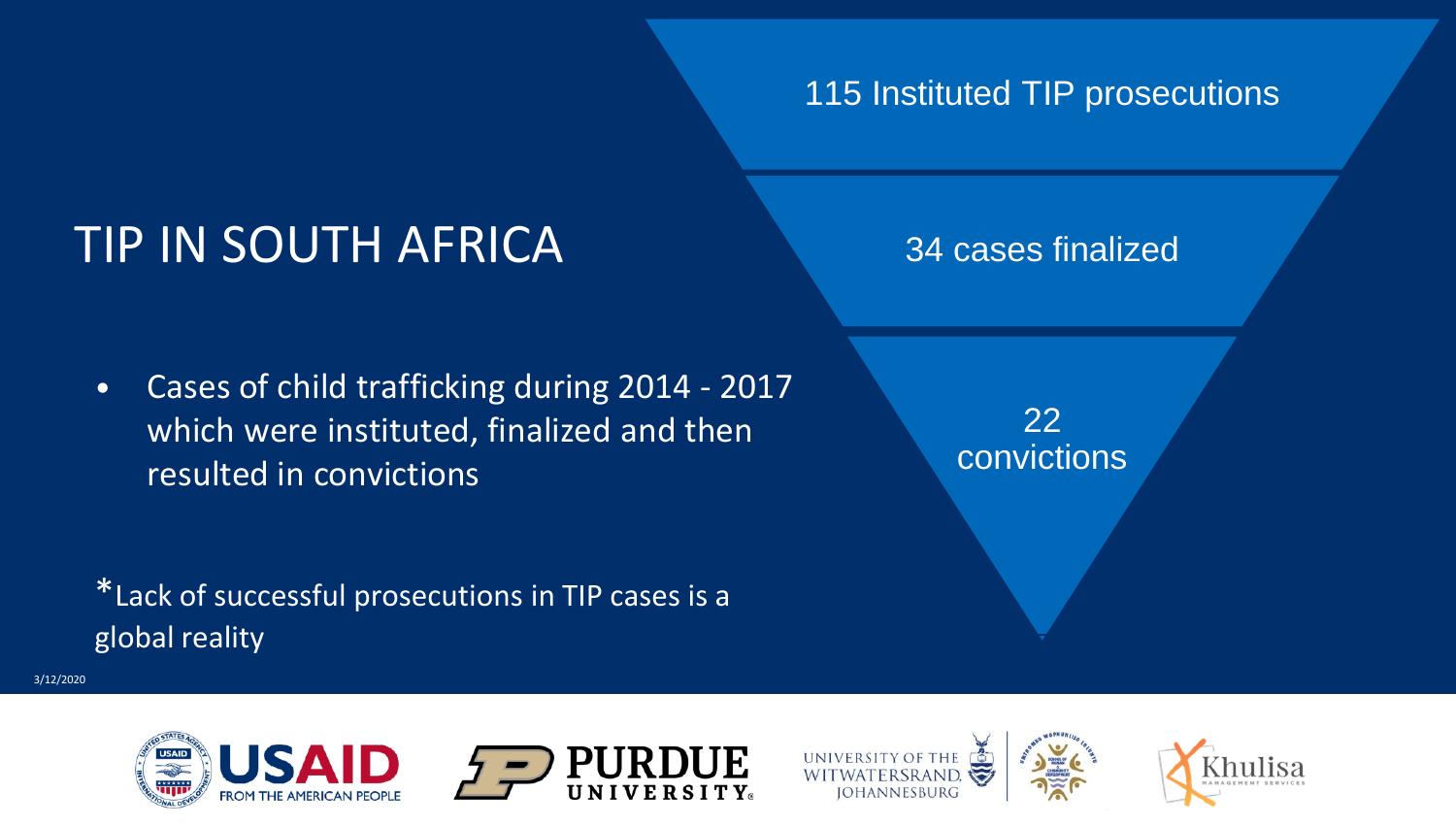The lack of appropriate rapid identification measures puts trafficked children at further risk and hinders the protection of their rights

## Specialized treatment of trafficked children (UNICEF 2006 Guidelines)





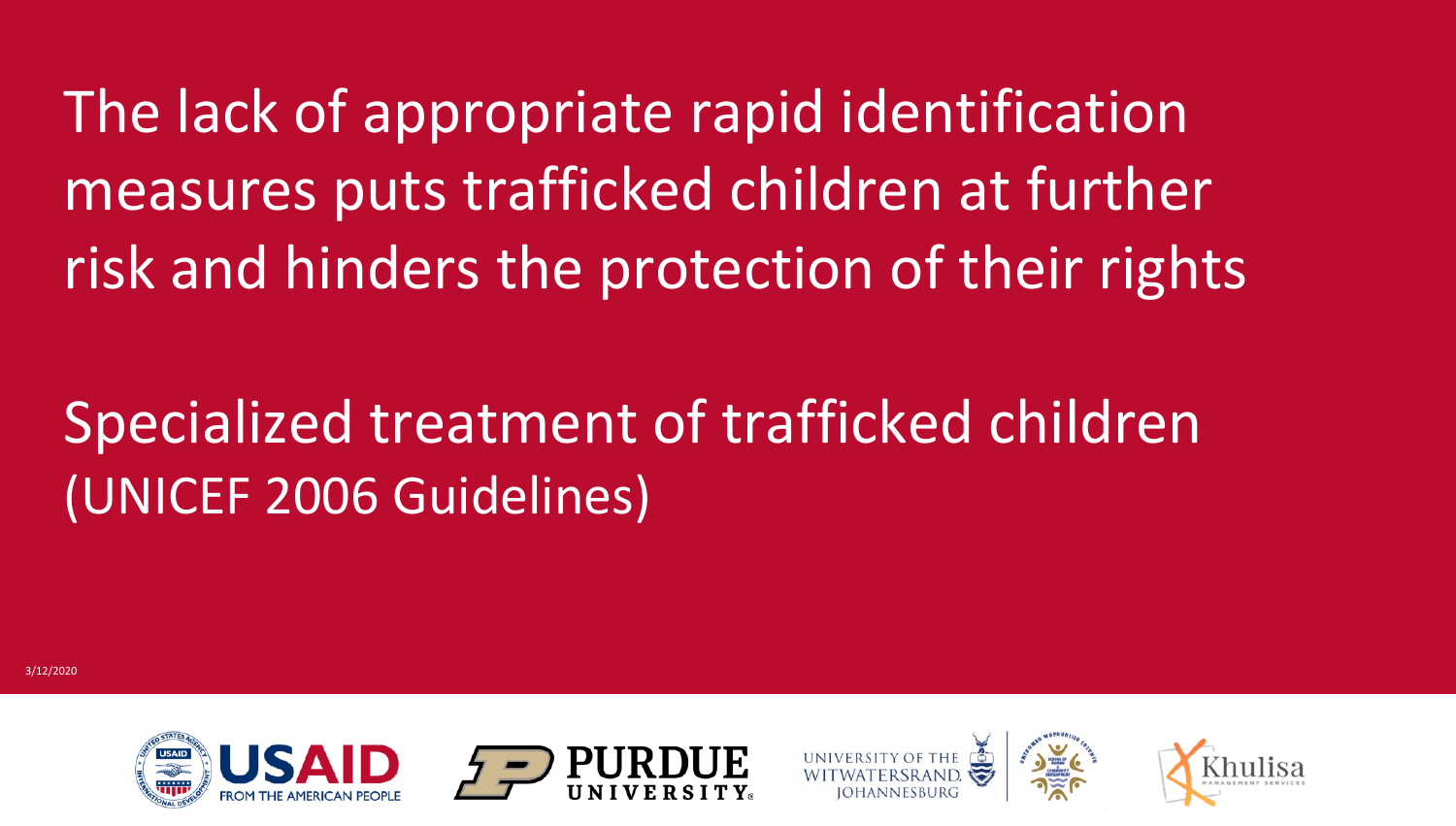### SOCIO-LEGAL ASSISTANCE OF C-VoT

#### **Social needs**

- Socio-cultural connections and disconnections
	- [cultural needs; language; monumental losses; pseudonyms choice)
- Family connection, disconnection and tracing [Family-TIP perpetration; Family tracing; Risk assessments; "Home"]
- Socialization and life-skills training
	- [Basic routines; ethnic-sensitive & strengths-based approach; capability]
- Recreation

[Play; fun; stress reduction; peer interaction; assessment]





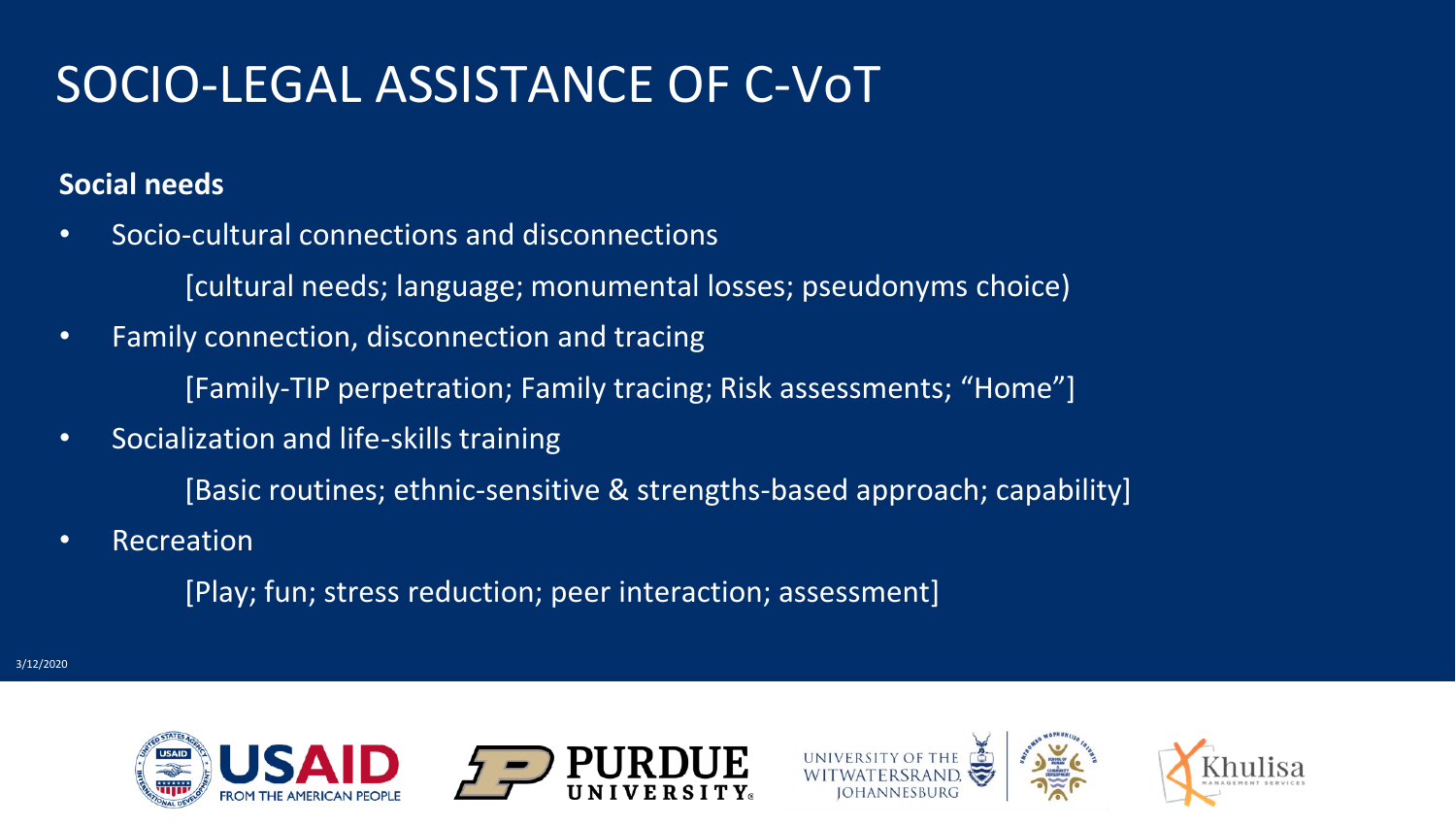### SOCIO-LEGAL ASSISTANCE OF C-VoT

Legal needs

- Legal counselling
- [Access to information about their rights; and language; free participation in investigations; not offered in isolation; psychosocial state of child]
- Legal guardianship
- [Advocate for and support child; recommendation in SWK reports]
- •Immigration status/ Identity documents
	- [Lack of knowledge-border crossing; Smuggling; Family tracing; access to services; criminal activities; asylum; police harassment for boys; child protection and not law enforcement approach]





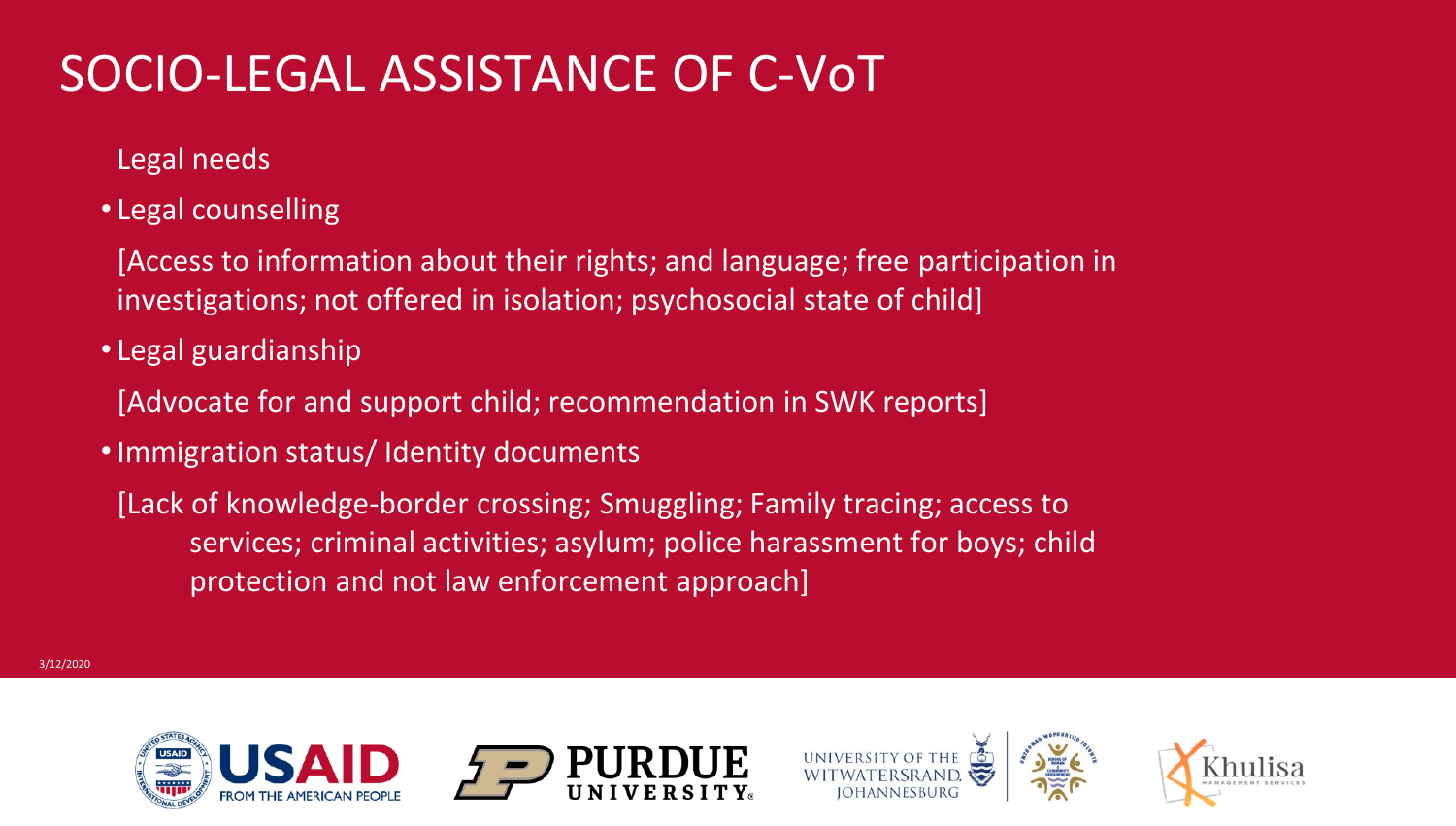### ASSISTANCE PROVISION

- The aims should ensure that services are adapted to the child's individual psycho-socio-legal needs, ensuring support for healing and recovery sustained through a child-centred therapeutic jurisprudence plan, and that it is empowering, participatory and holistic.
- **•** These aims speak to advancement of children's right, care and protection, social change and social justice.





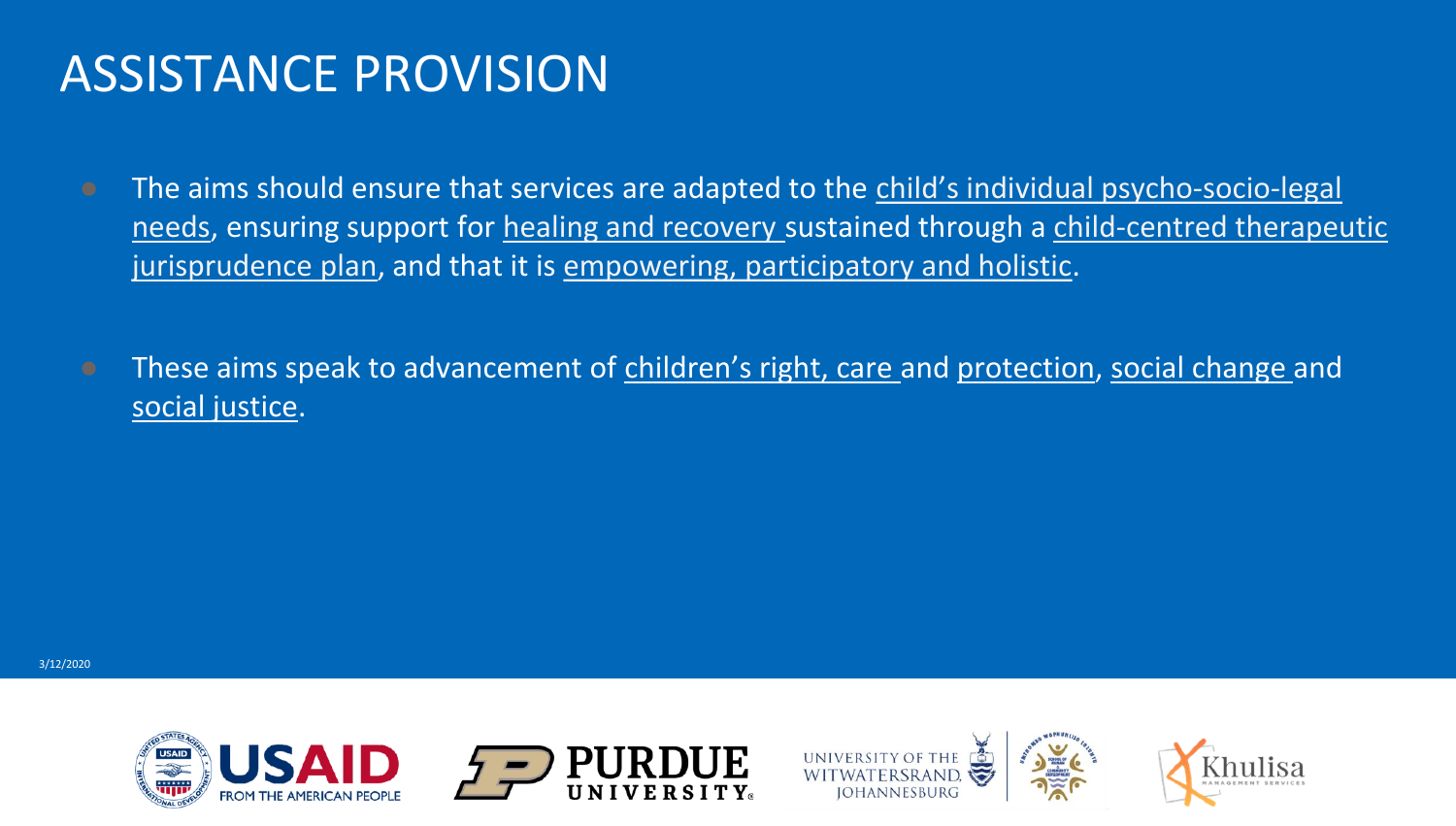### LANDSCAPE REVIEW



#### **Challenges:**

- Provision of specialized services for child victims
- Failing to identify child trafficking victims due to definition confusion
- Capacity building and increased need for training
- Historical, cultural, socio-economic contexts and COVID-19
- Gender-blind policies, role of technology, discriminatory laws



#### **Success:**

Considerable evolution in the counter-TIP landscape

7/9/2020





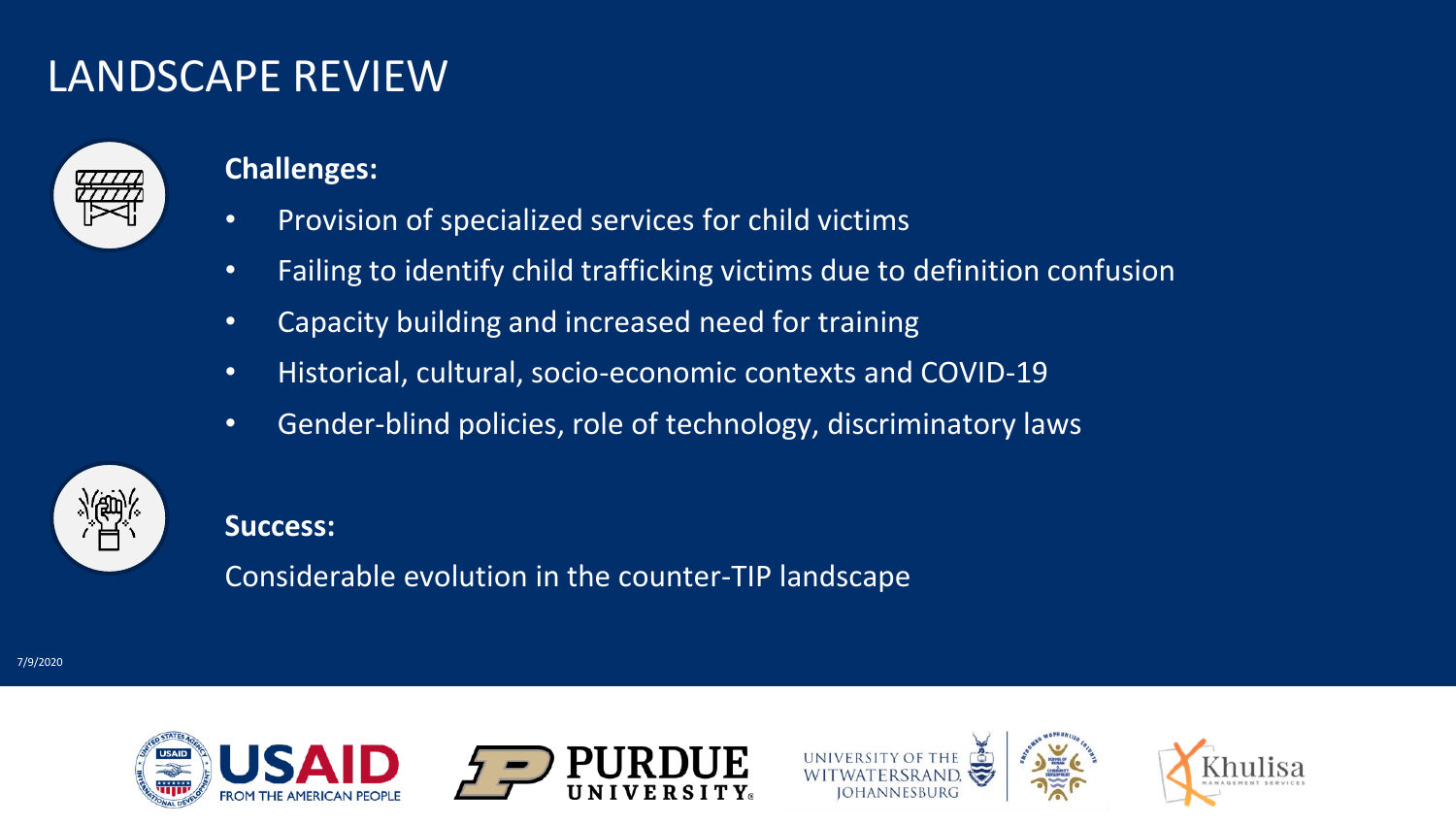### **CONCLUSIONS**

Child protection is political, thus understand child trafficking within this context

No single correct way, quick fixes or easy solutions to approach and intervene with trafficking children based on their multiple needs

Difficult to determine if TIP incidents in South Africa are increasing or decreasing, and if the prevention, protection, prosecution and partnership response is effective.

It is therefore difficult to make evidence-based decisions regarding advocacy, policy and practice and determine the effectiveness of the response/s.